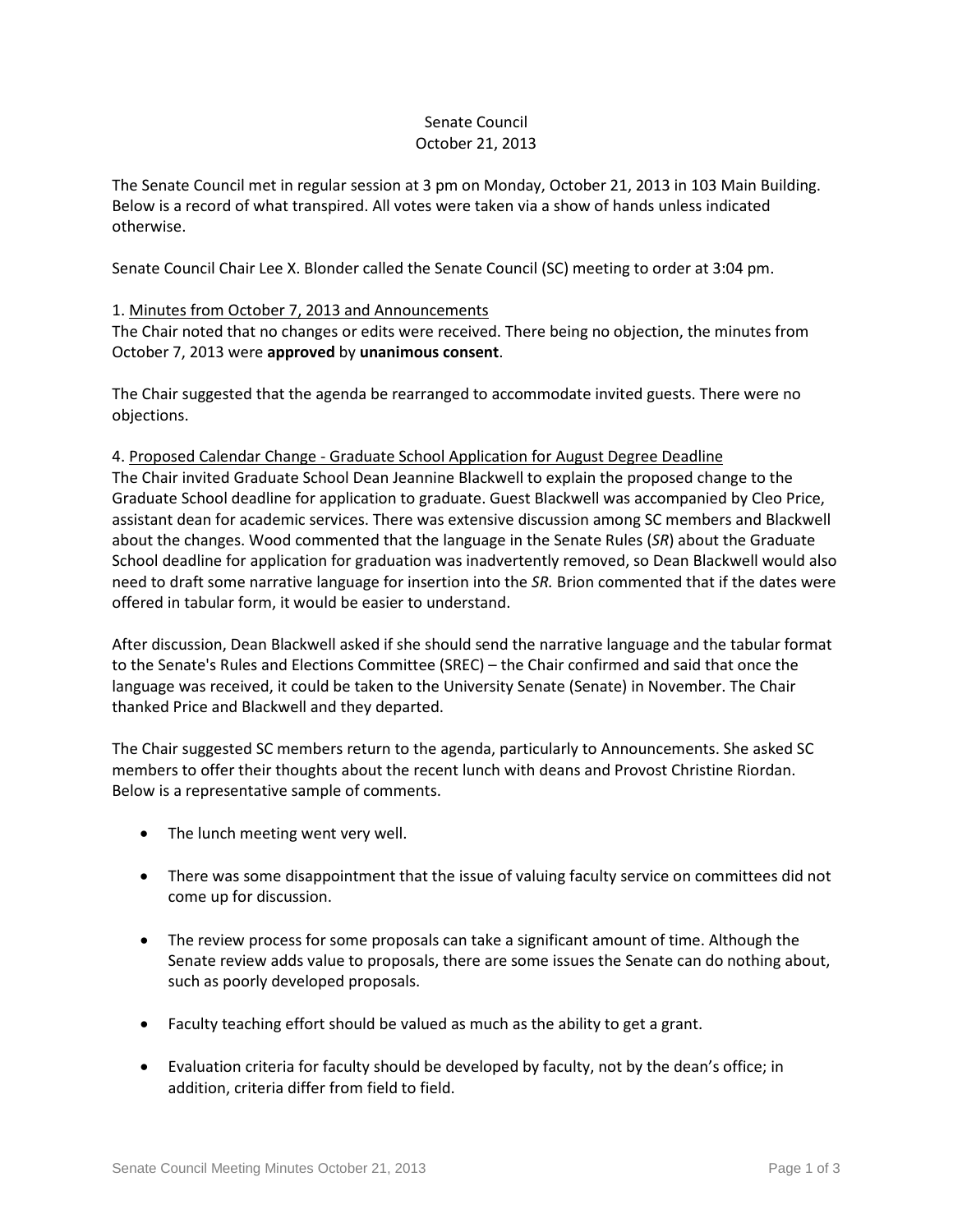- Having an open dialogue is a positive step forward.
- The idea of year-around school, or a trimester system, is intriguing.
- It might be helpful if deans saw the SC and Senate as the mechanism by which quality is ensured at a broad level.

There being no additional comments on the lunch, the Chair suggested SC members comment on the October 14 Senate meeting. Below are comments representative of the discussion.

- Consultation is a two-way street; merely sending something to another entity is neither consultation nor communication.
- The departmental name change discussion was not a good representation of the review process; given the past history, being proactive to ascertain support from both units would have been better.

The Chair then asked SC members if they were interested in discussing Distribution of Effort (DOE) forms – the College of Medicine is drafting standardized DOE guidelines and some of the guidelines involve detailing things such as 0.05% of time spent on X or Y. She wondered if the issue would be pertinent for faculty across campus, if such minute attention to detail begins to spread to other colleges across campus. SC members were amenable to such a discussion. After brief discussion, it was stated that DOEs do fall into the purview of educational policy, which when broadly defined also includes research. The Chair said she would put the issue on a near-future SC agenda.

There was also some support for a discussion on the perception of increasing reliance on lecturers.

2. Old Business

### a. Report of the Ad Hoc Committee on Senate Non-Faculty Membership

The Chair reminded SC members that the SC had approved a motion to bring the recommendations of the Ad Hoc Committee on Senate Non-Faculty Membership (SNFM) to the Senate prior to January 2014. She asked SC members if they had any thoughts on when the recommendations should go to the Senate, or if SC members wanted to do something else.

SC members participated in a lengthy discussion about what to do with the recommendations from SNFM. There was brief discussion about an option not mentioned in the recommendations but could be done in conjunction with the recommendations – allowing deans and department chairs to be elected to the University Senate. Discussion ceased when the Provost arrived.

### 5. Provost Christine Riordan

SC members discussed a wide variety of topics with Provost Riordan. There was brief discussion about Provost Riordan's lunch with deans and the SC. Provost Riordan explained that there was a new, opt-in collaborative program among Kentucky's higher education institutions to better serve Kentucky's adult students, coordinated by the Kentucky Higher Education Assistance Authority (KHEAA). Provost Riordan answered questions from SC members, but emphasized that no decision had been made about whether or not UK would participate, let alone to what extent. She suggested SC members or a Senate committee review the KHEAA proposal and offer comments.